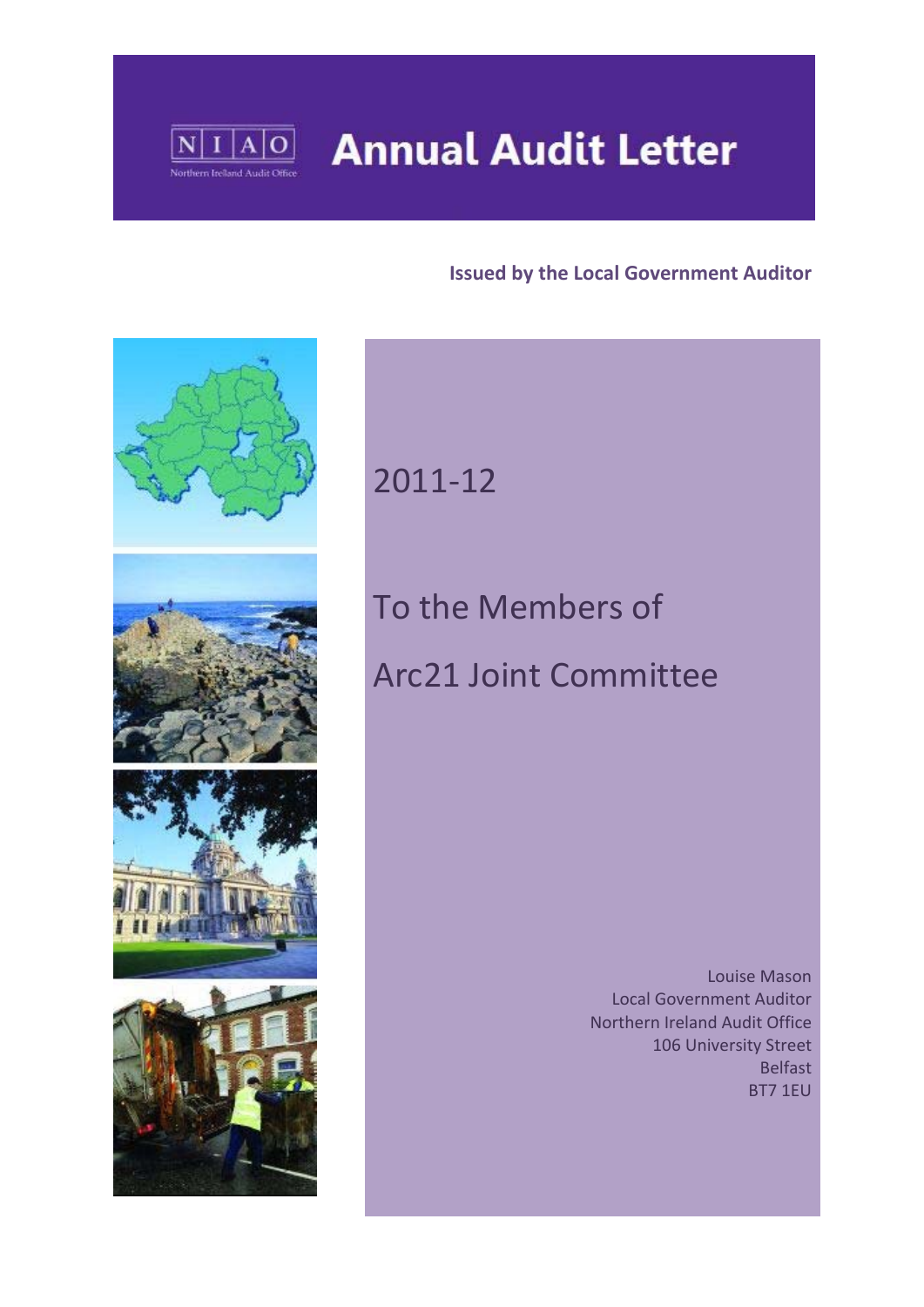### **Contents**

### Page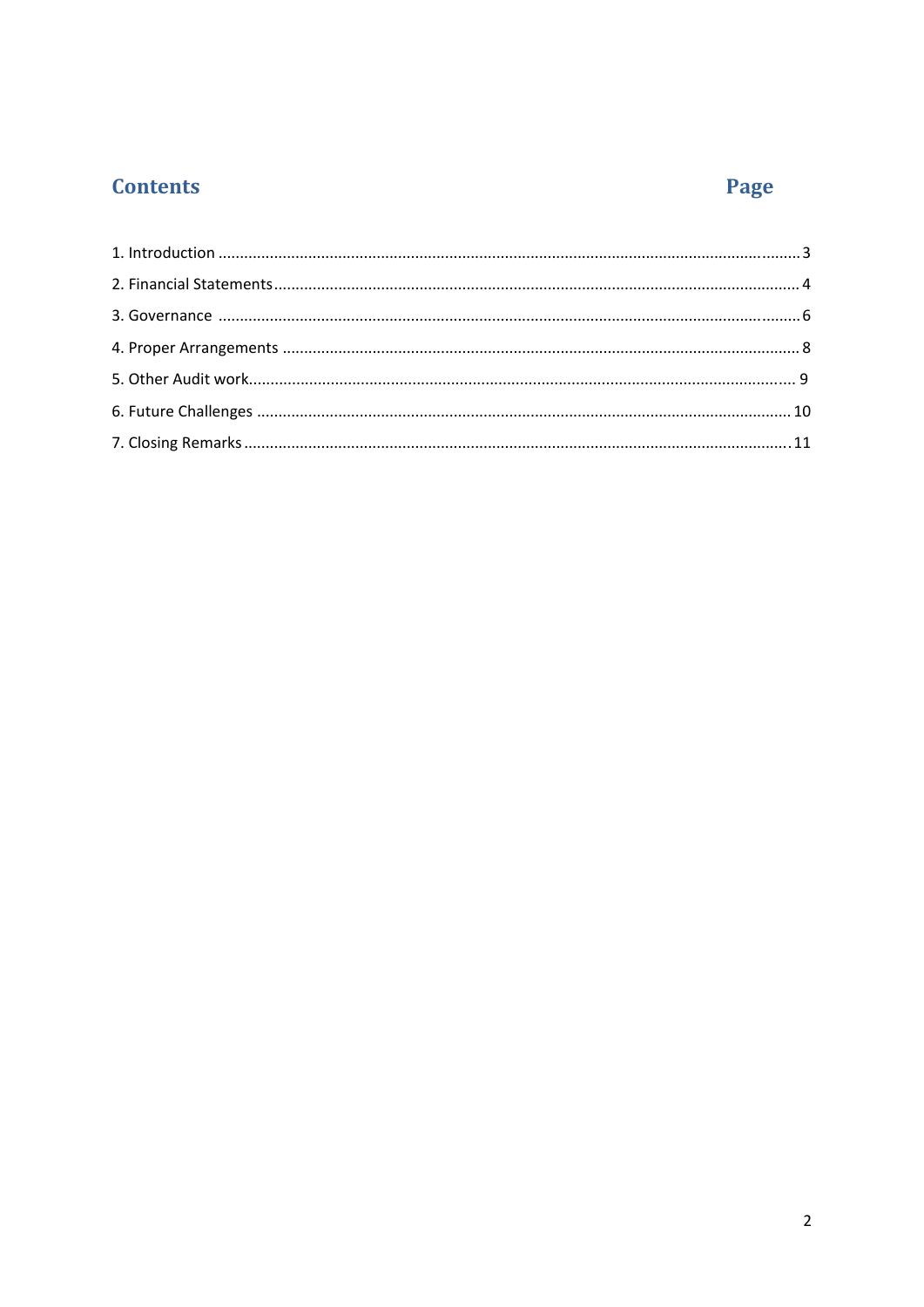#### **1. Introduction**

The Department of the Environment may, with the consent of the Comptroller and Auditor General for Northern Ireland, designate persons who are members of the staff of the Northern Ireland Audit Office as local government auditors <sup>1</sup>. I have been designated the Local Government Auditor for the Joint Committee.

As an auditor independent of the audited body, I seek to examine that the body has proper arrangements in place to secure economy, efficiency and effectiveness in the use of resources and that public money is properly accounted for.

This report provides a summary of the findings from my 2011‐12 audit.

 $1$  Article 4 (3) of the Local Government (Northern Ireland) Order 2005).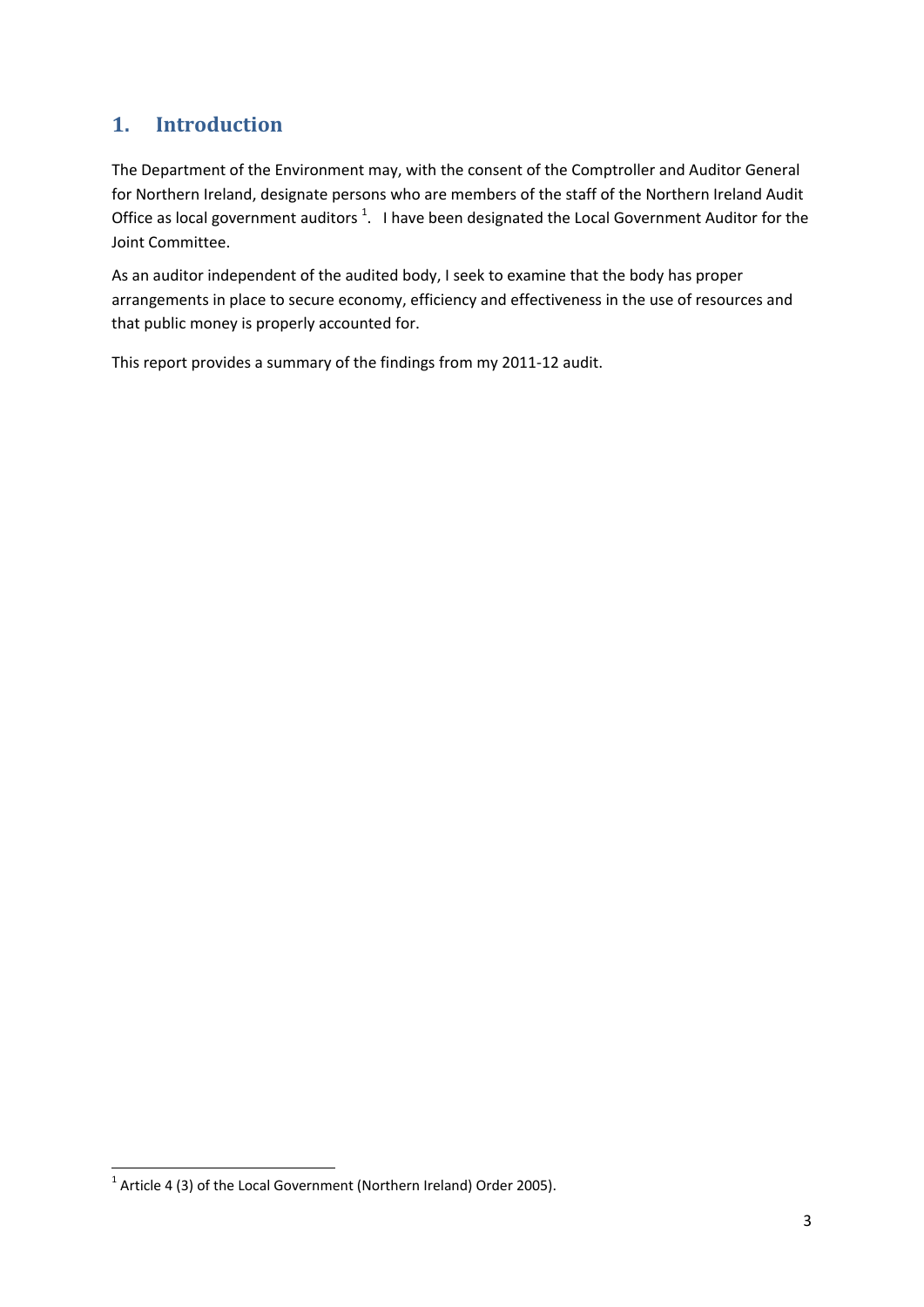#### **2. Financial Statements**

#### **Summary of Audit Findings**

Arc21 must prepare its accounts in accordance with International Financial Accounting Standards as interpreted for Local Government in the `The Code of Practice on Local Authority Accounting in the United Kingdom'. This code sets out the accounting treatment and disclosures for all normal transactions of local authorities.

The financial statements were signed by the Chief Financial Officer on 28 June 2012. This is within the statutory timeframe of 30 June. Following the audit, the accounts were re‐signed on 29 October 2012 and published on the website of arc21 on 2 November 2012.

For the year ended 31 March 2012 I gave the following unqualified opinion on the financial statements;

In my opinion:

- the financial statements give a true and fair view, in accordance with relevant legal and statutory requirements and the Code of Practice on Local Authority Accounting in the United Kingdom 2011‐12, of the financial position of arc21 as at 31 March 2012 and its income and expenditure for the year then ended; and
- the financial statements have been properly prepared in accordance with the Local Government (Accounts and Audit) Regulations (Northern Ireland) 2006 and the Department of the Environment directions issued thereunder.

At the end of the audit I issued a Report to Those Charged with Governance on the results of the audit, noting the most significant issues, making recommendations and seeking comments. That report is presented separately to your Audit Committee.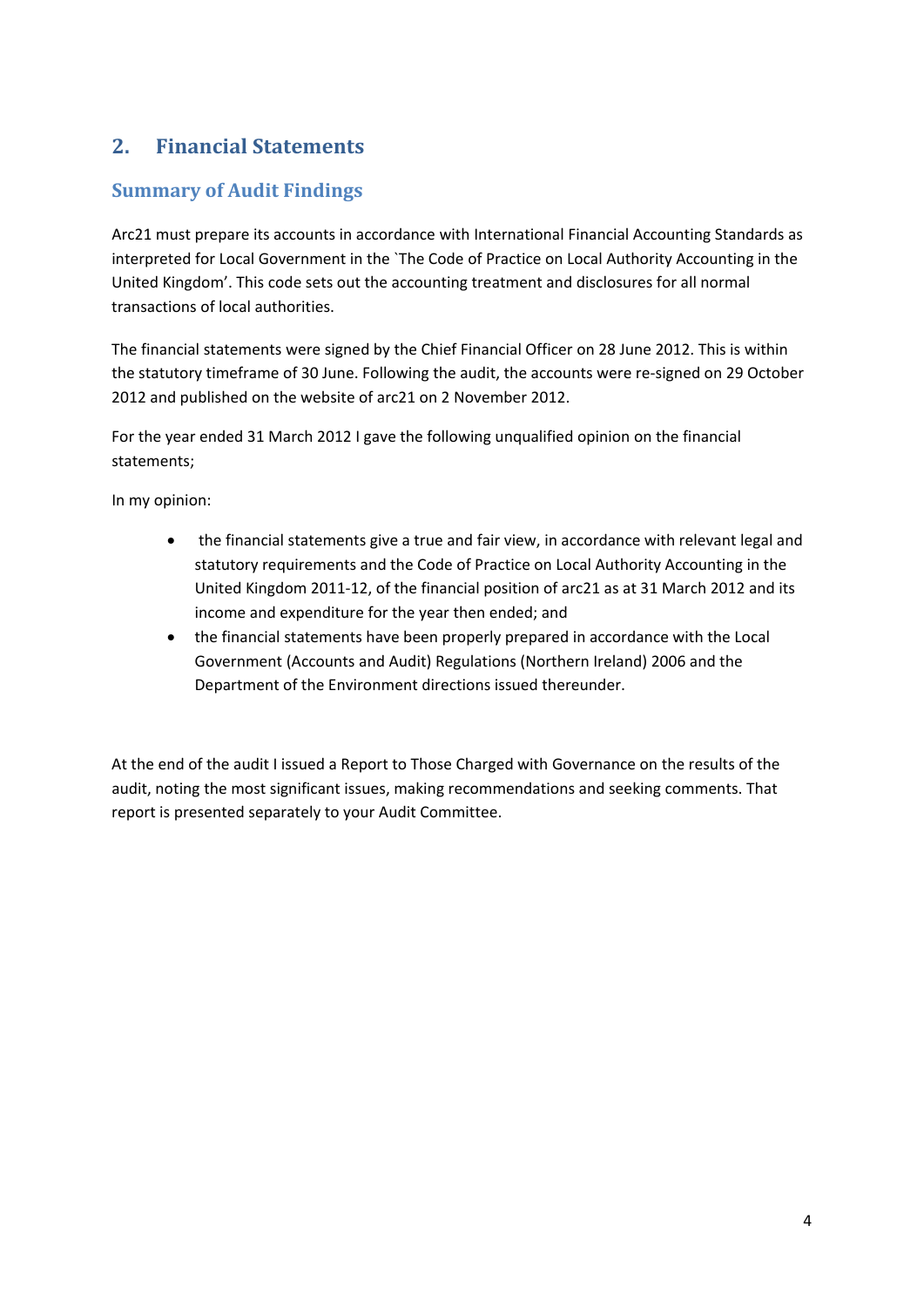#### **Financial Performance**

The Statement of Comprehensive Income and Expenditure of arc21 shows that during the year ended 31 March 2012 the Joint Committee spent £34,414,568 on the provision of services. It also received income of £34,299,912.

The major items of expenditure were;

- Landfill service £22,679,736
- Organic Waste Treatment £4,037,569

The major areas of income were:

- Landfill service £22,679,736
- Organic Waste Treatment £4,037,569

The Joint Committee currently has net non-current assets of £50,573. All of these non-current assets are in the Property, Plant & Equipment (PP&E) category. There were no loans within the group. During the year the Joint Committee incurred £nil on loan charges and interest payments.

At 31 March the Joint Committee has usable reserves of £467,742 all relating to general reserves.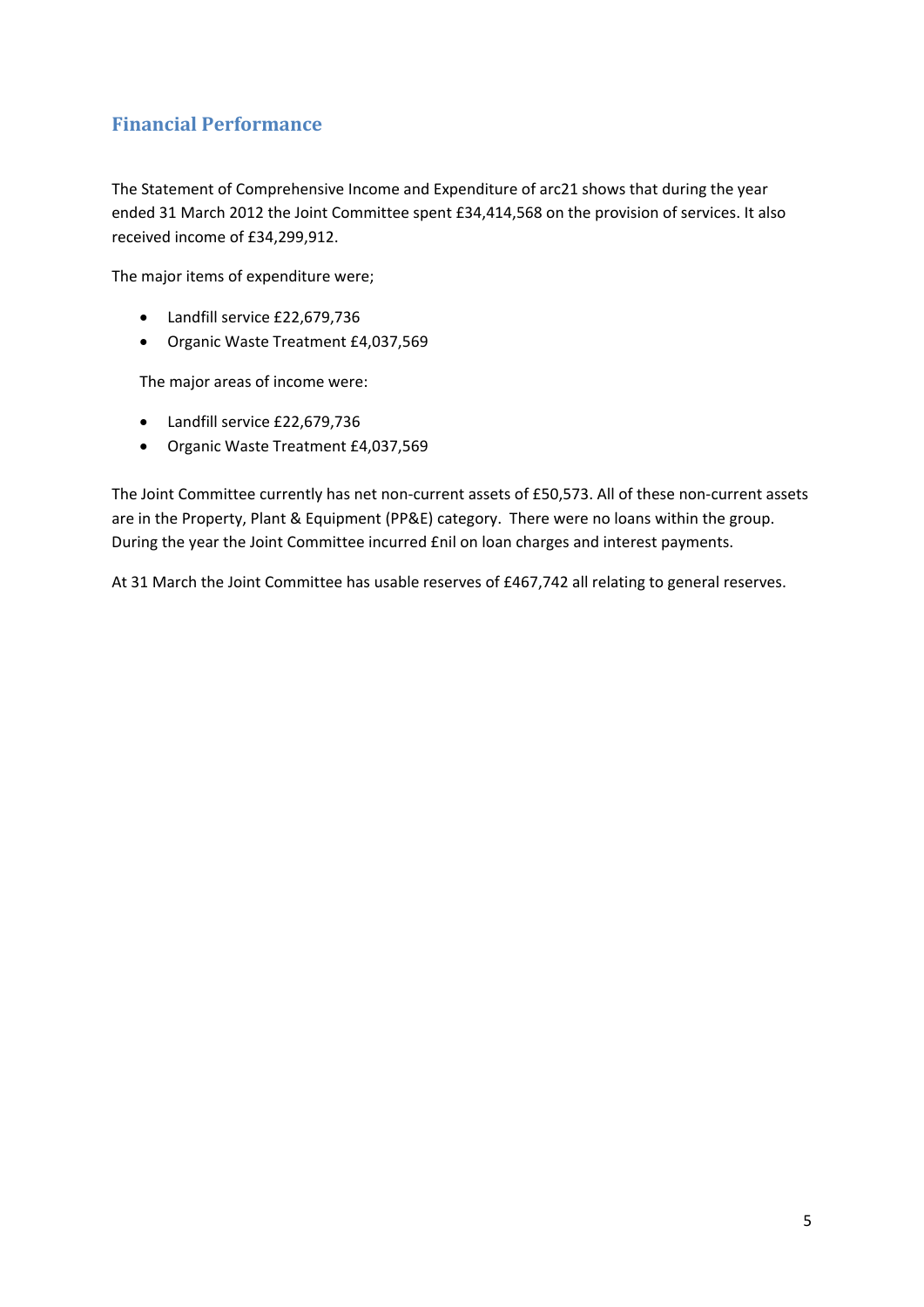#### **3. Governance**

The Good Governance Standard for Public Services<sup>2</sup> sets out the following key principles of good governance. Good governance means;

- focusing on the organisation's purpose and on outcomes for citizens and service users;
- performing effectively in clearly defined functions and roles;
- promoting values for the whole organisation and demonstrating the values of good governance through behaviour;
- taking informed, transparent decisions and managing risk;
- developing the capacity and capability of the governing body to be effective; and
- engaging stakeholders and making accountability real.

#### **Annual Governance Statement**

The Joint Committee is required to conduct a review at least once in a financial year of the effectiveness of its governance framework (including its system of internal control) and to then approve an Annual Governance Statement<sup>3</sup>.

I am required to report if the Annual Governance Statement:

- does not reflect compliance with the Code of Practice on Local Authority Accounting in the United Kingdom 2011‐12;
- does not comply with proper practices specified by the Department of the Environment; or
- is misleading or inconsistent with other information I am aware of from my audit

I had no inconsistencies to report.

A number of significant governance issues were noted within the Governance Statement : ‐

- Residual Waste Treatment Project capital funding and procurement
- Challenges and Freedom of Information requests in relation to the procurement and management of waste contracts and supplies; and
- Continued Enhancement of Health and Safety Management

<sup>&</sup>lt;sup>2</sup> The Good Governance Standard for Public Services, OPM and CIPFA, 2004<br><sup>3</sup> Local Government (Accounts and Audit) (Amendment) Regulations (NI) 2006 and DOE circular LG/04/08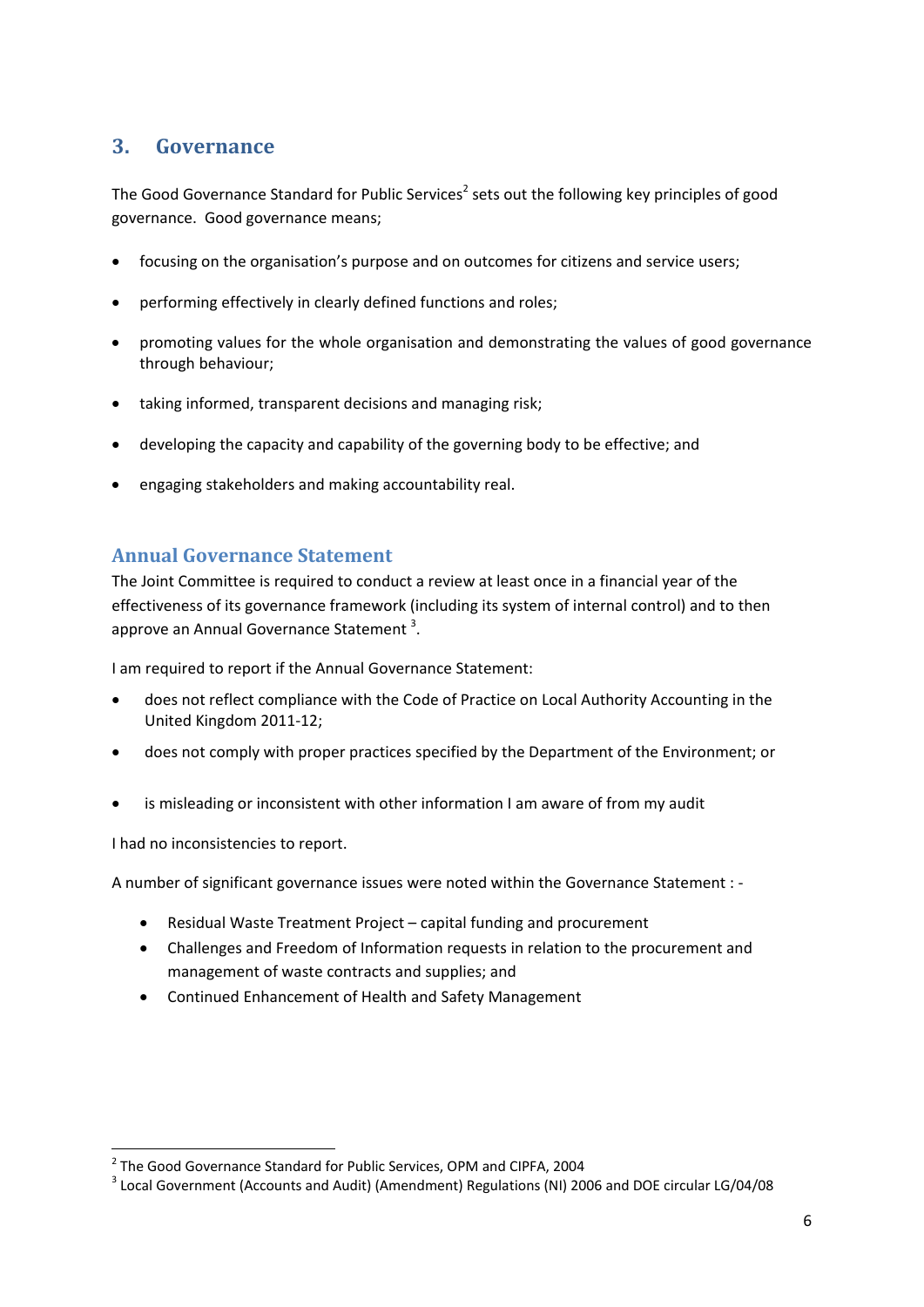#### **Internal Audit**

The Local Government (Accounts and Audit) (Amendment) Regulations (NI) 2006 requires Joint Committee's to maintain an adequate and effective system of internal audit and to conduct a review at least once in a financial year of the effectiveness of its system of internal audit. The Joint Committee's internal audit service is provided by Belfast City Council. A review of the effectiveness of the system of internal audit was carried out during 2011‐12 by the Joint Committee and the findings of the review were considered by the Audit Committee.

#### **Audit Committee**

It is essential that Members exercise effective scrutiny of the internal control processes and procedures in place within the Council. One way that Members carry out this function is through the Audit Committee. This Committee met 4 times this year and the agenda items included risk management and internal audit reports.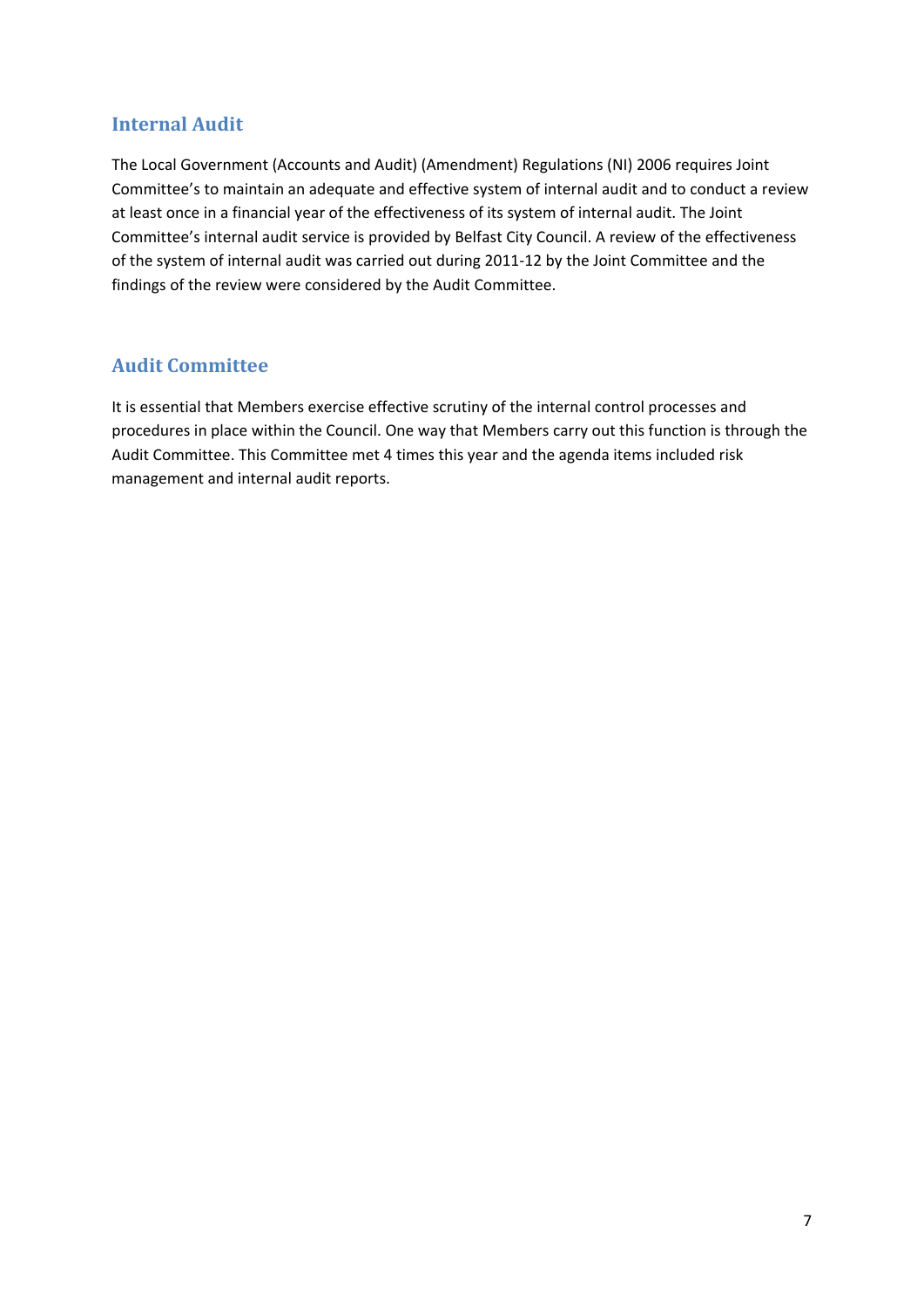#### **4. Proper arrangements**

Legislation requires me, each year to be satisfied that proper arrangements have been made for securing economy, efficiency and effectiveness in the use of resources<sup>4</sup>.

My review of the Joint Committee's arrangements for securing value for money covered the following ten areas:

- a) **Financial Planning**. Planning finances effectively to deliver strategic priorities and secure sound financial health.
- b) **Financial Performance.** Having a sound understanding of costs and performance and achieving efficiencies in activities.
- c) **Financial Reporting**. Reliable and timely financial reporting that meets the needs of internal users, stakeholders and local people.
- d) **Procurement**. Commissioning and procuring quality services and supplies that are tailored to local needs and deliver sustainable outcomes and value for money.
- e) **Data to support decision making and manage performance**. Producing relevant and reliable data and information to support decision making and manage performance.
- f) **Good governance**. Promoting and demonstrating the principles and values of good governance.
- g) **Risk.** Managing risks and maintaining a sound system of internal control.
- h) **Natural Resources**. Making effective use of natural resources.
- i) **Asset Management.** Managing assets effectively to help deliver strategic priorities and service needs.
- j) **Workforce Management**. Planning, organising and developing the workforce effectively to support the achievement of strategic priorities.

I am satisfied that arc21 had in place proper arrangements to ensure economy, efficiency and effectiveness in the use of resources. I made some recommendations to the Joint Committee and these are included in my Report to Those Charged with Governance.

<sup>4</sup> Local Government (Northern Ireland) Order 2005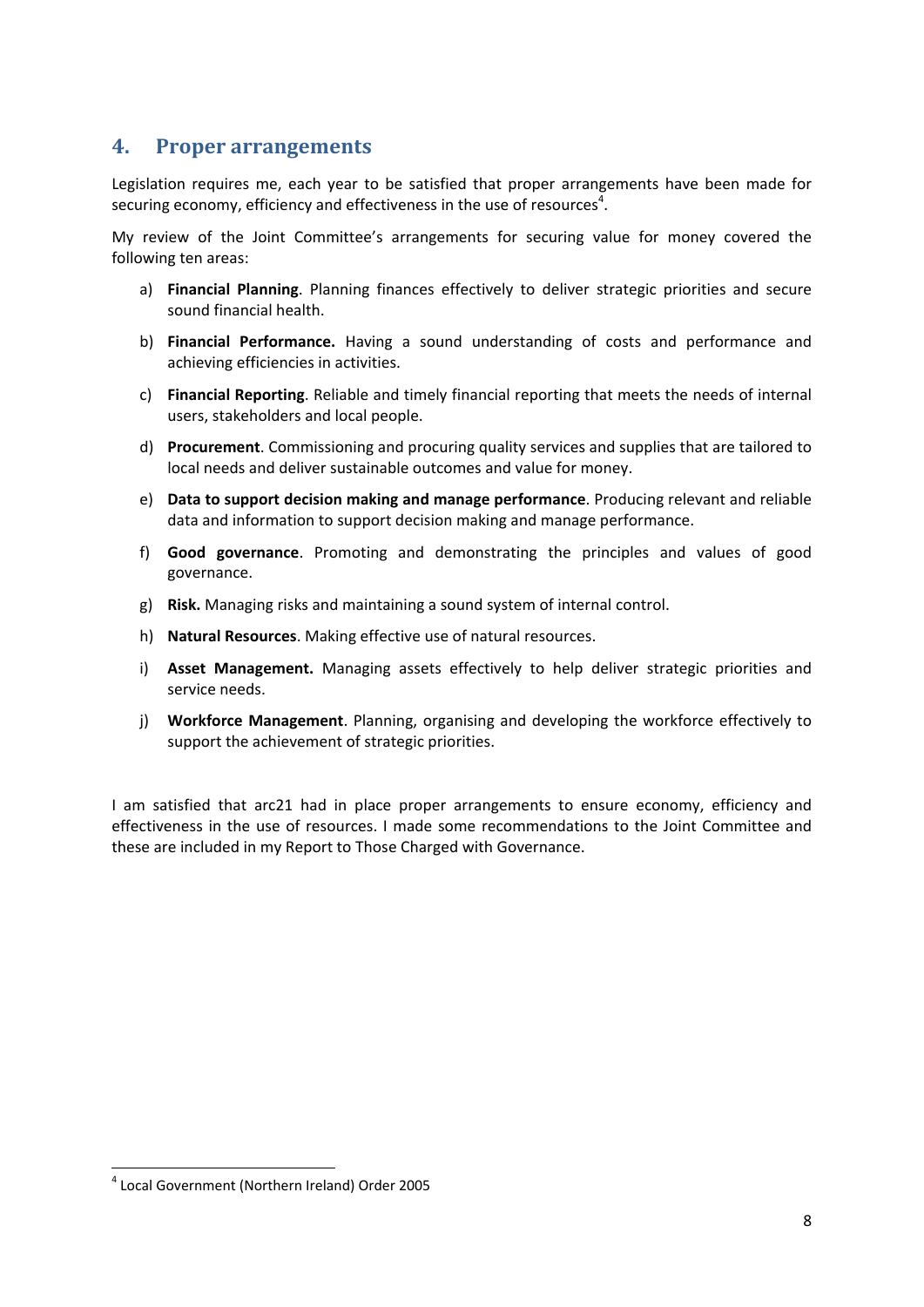#### **5. Other Audit Work**

#### **National Fraud Initiative (NFI)**

In the current economic climate with unprecedented budgetary pressures on public services, it is essential that public bodies use every means at their disposal to prevent and detect fraud and error. The NFI exercise, which is carried out every two years, is a highly effective tool which helps public bodies identify potentially fraudulent and duplicate transactions using sophisticated computer based data matching techniques The Serious Crime Act 2007 inserted provisions dealing with data matching exercises into the Audit and Accountability (Northern Ireland) Order 2003. Local Councils and Joint Committees were involved in the last NFI exercise which was conducted throughout 2011. The outcome of the NFI exercise can be found in the report produced by the Comptroller and Auditor General for Northern Ireland, published on 26 June 2012. A copy can be obtained from the Northern Ireland Audit Office's website. Suggestions would be welcome for further potential data matches that could help in the prevention and detection of fraud.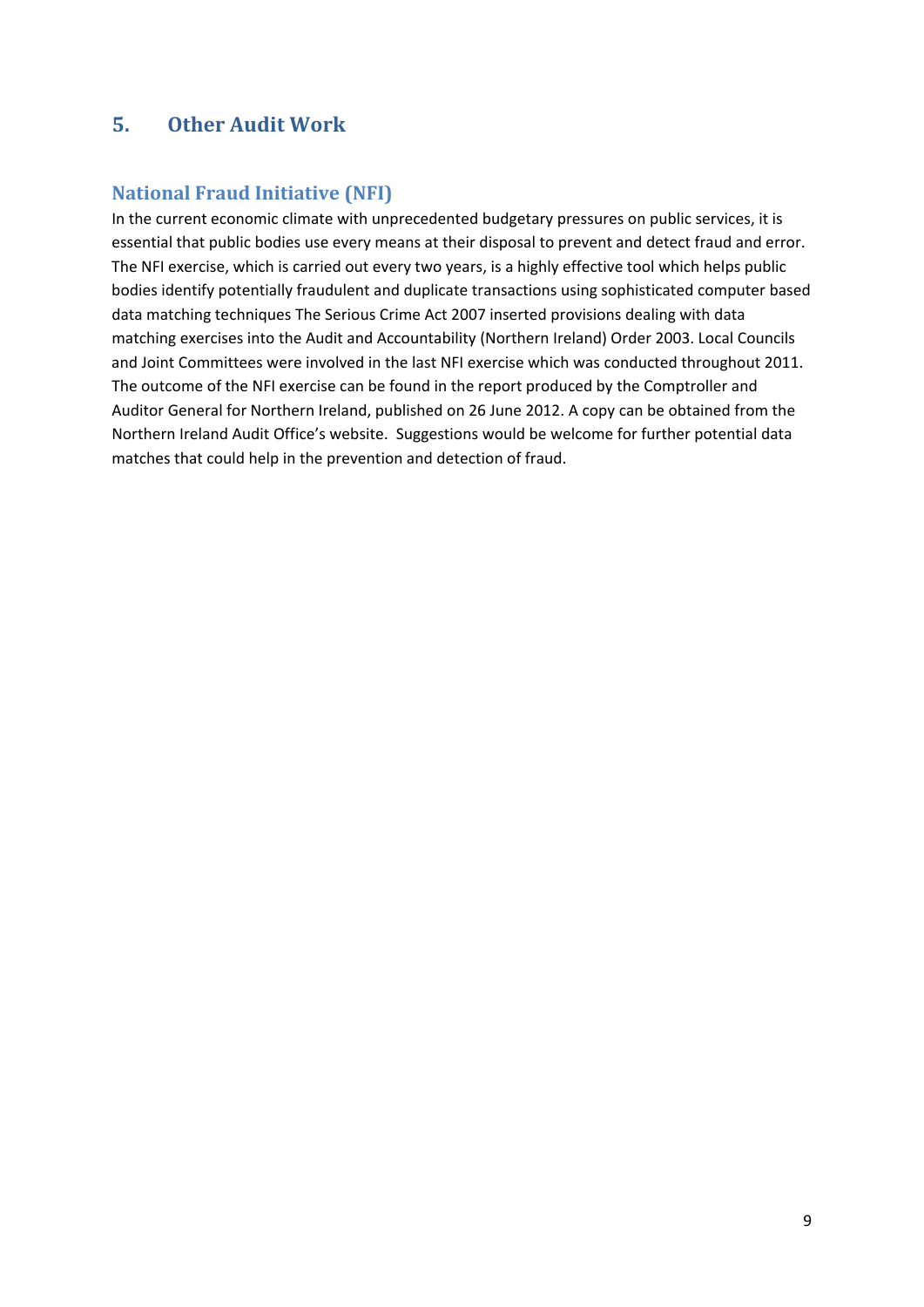#### **6. Future Challenges**

#### **Implications of the Local Government Finance Act 2011**

The new prudential system for capital finance in Northern Ireland was introduced on 1 April 2012 with the implementation of Local Government Finance Act (Northern Ireland) 2011 and the Local Government (Capital Finance and Accounting) Regulations (Northern Ireland) 2011. The Act and Regulations introduce significant changes to local authority capital financing and accounting in Northern Ireland. This modernises the legislative framework for local government finance, with a focus on greater freedom for Councils and Joint Committees. The Act covers budgeting, reserves and funds, borrowing powers and capital receipts and expenditure. The key change is that it gives Councils and Joint Committees more freedom to manage their finances without the need to obtain consent from the Department of the Environment. More emphasis is therefore to be placed on the Chief Financial Officers' assessment of affordability by applying the principles and requirements of the Prudential Code.

The Department of the Environment has also issued statutory guidance on the minimum revenue provision, capitalisation directions and local government investments.

#### **Financial Pressures on the Public Sector**

The economic forecast remains difficult. The downturn has significantly changed the financial environment in the Northern Ireland public sector including reduced budgets and pay freezes. This has the potential to adversely impact the funding streams of councils and Joint Committees and the ability to provide services. It is critical therefore that in this environment, councils and Joint Committees make best use of funds available and provide a sharp focus on improving the value for money of the services which are delivered.